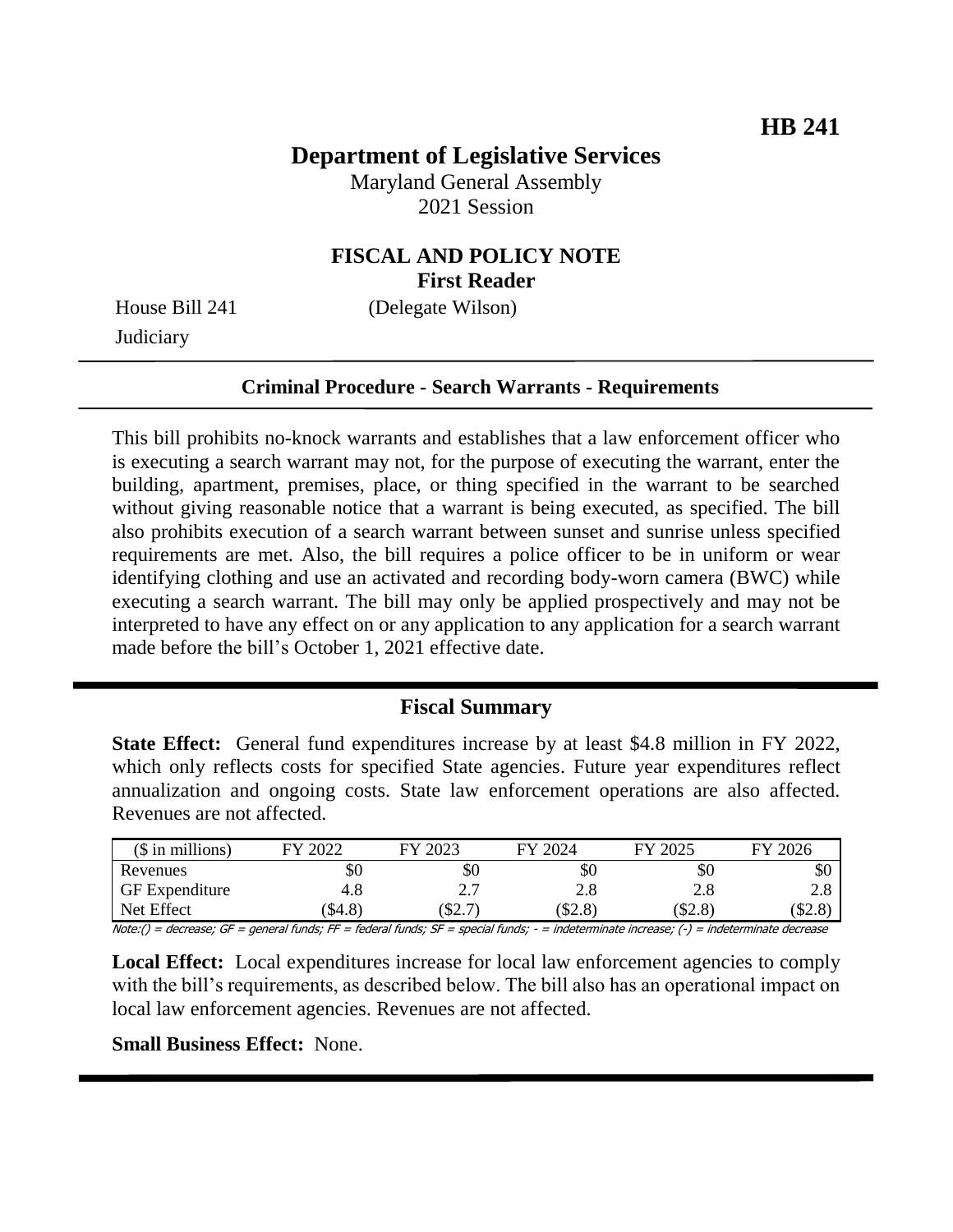# **Analysis**

#### **Bill Summary:**

### *Application and Authorization for a Search Warrant*

The bill makes several conforming changes to prohibit no-knock warrants and effectuate its notice requirements. First, the bill repeals a provision in current law that allows an application for a search warrant to request authorization for the executing law enforcement officer to enter the building, apartment, premises, place, or thing specified in the warrant to be searched without giving notice of the officer's authority or purpose on the grounds that there is reasonable suspicion to believe that, without the authorization (1) the property subject to seizure may be destroyed, disposed of, or secreted or (2) the life or safety of the executing officer or another person may be endangered. Second, the bill specifically prohibits an application for a search warrant from containing a request for such an authorization. Third, the bill repeals a requirement that a search warrant must authorize the executing law enforcement officer to engage in the aforementioned actions if the warrant application justifies the request on the grounds specified above. Finally, the bill repeals a reference to "no-knock" warrant service in statutory provisions regarding the Maryland Police Training and Standards Commission.

### *Execution of a Search Warrant between Sunset and Sunrise*

The bill authorizes an application for a search warrant to contain a request that the search warrant authorize the executing law enforcement officer to enter the building, apartment, premises, place, or thing to be searched between sunset and sunrise on the grounds there is good cause for the authorization. If good cause is shown in the application, the search warrant must authorize the executing law enforcement officer to engage in this activity. A police officer may not engage in this activity unless it is specifically authorized in the warrant.

#### *Reasonable Notice, Body-worn Cameras, and Uniforms*

The bill prohibits a police officer who is executing a search warrant from entering the building, apartment, premises, place, or thing specified in the warrant to be searched (the premises) unless reasonable notice that a warrant is being executed has been given to any individual inside the premises specified in the warrant. This notice must be (1) reasonably calculated to alert occupants of the premises specified in the warrant that a warrant is being executed and (2) given at least 30 seconds before any officer enters the premises specified in the warrant.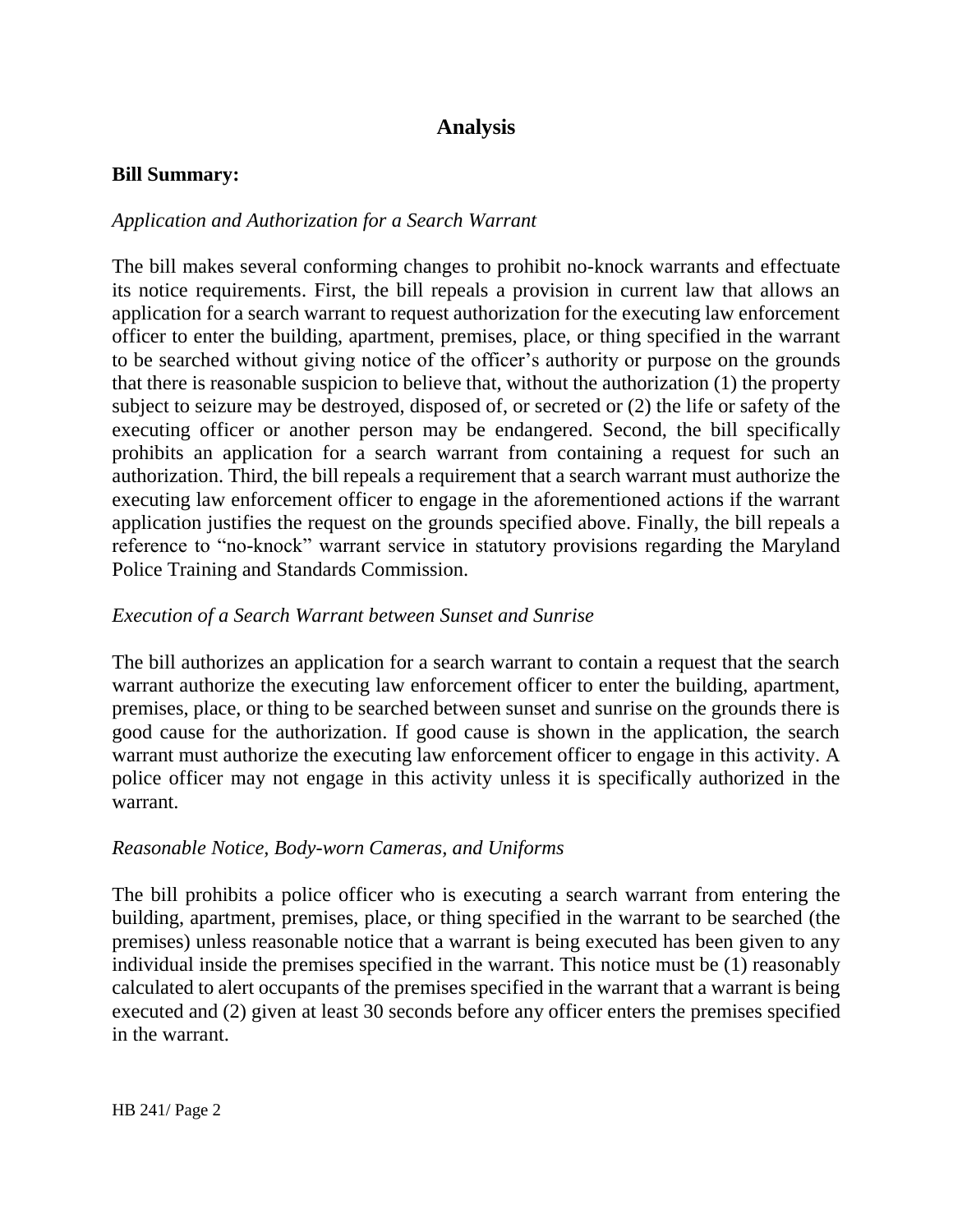A police officer participating in the execution of a warrant authorizing entry into the premises to be searched must use a BWC that is activated and recording audio and video at all times while the police officer is participating in the execution of the warrant, involved in the arrest of an individual in relation to the warrant execution, and at least five minutes before and five minutes after the warrant is executed. The police officer must wear a uniform or other clothing that makes the police officer immediately recognizable as a police officer at all times while participating in the execution of the warrant.

**Current Law:** A circuit court or District Court judge may issue a search warrant whenever a warrant application makes it apparent to the judge that there is probable cause to believe that (1) a misdemeanor or felony is being committed by a person or in a building, apartment, premises, place, or thing within the jurisdiction of the judge or (2) property subject to seizure is on the person or in or on the building, apartment, premises, place, or thing.

An application for a search warrant must be in (1) writing; (2) signed, dated, and sworn to by the applicant; and (3) accompanied by an affidavit that sets forth the basis for probable cause and contains facts within the personal knowledge of the affiant that there is probable cause.

A law enforcement officer may request, in an application for a search warrant, that a building, apartment, premises, place, or thing be searched without the officer having to provide notice of the officer's authority or purpose. To justify the request for such a warrant (also referred to as a no-knock warrant), the officer must have a reasonable suspicion that, without the authorization, the property subject to search or seizure may be destroyed, disposed of, or secreted, or the life or safety of the executing officer or another person may be in danger. If the warrant application justifies this request on these grounds, the search warrant must authorize the executing law enforcement officer to engage in these actions.

**State Expenditures:** General fund expenditures increase by at least \$4.8 million in fiscal 2022 for State law enforcement agencies to comply with the bill's requirements, particularly the BWC requirement. The expenditures listed below are for the Department of State Police (DSP) and the Department of Public Safety and Correctional Services (DPSCS). Additional expenditures (multiple fund types) may be incurred by other State agencies that execute search warrants but are not reflected in this analysis.

The bill's requirements and restrictions on search warrants also have an operational impact on investigations and routine operations for affected law enforcement agencies.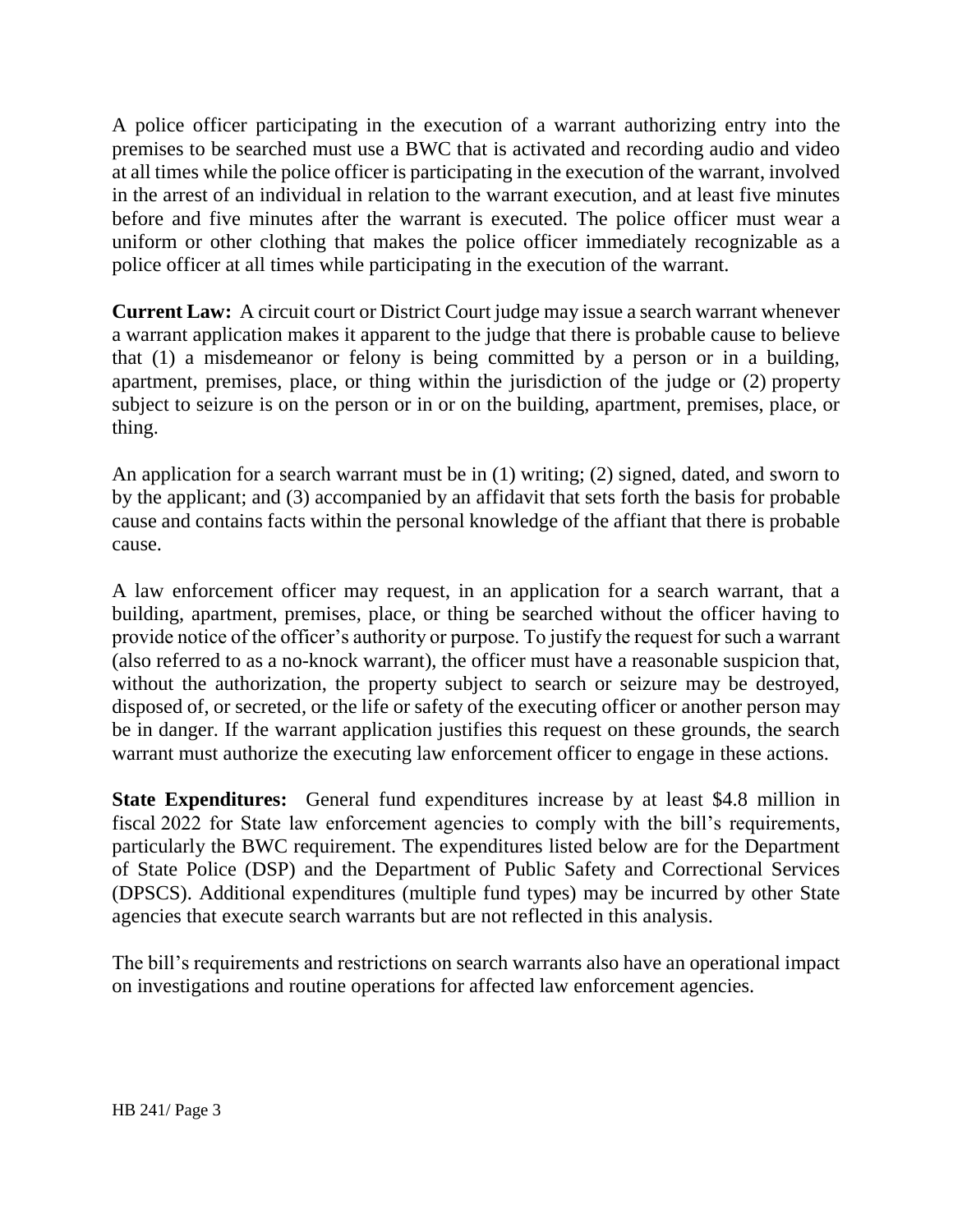## *Department of State Police*

General fund expenditures for DSP increase by at least \$3.8 million in fiscal 2022, which accounts for the bill's October 1, 2021 effective date. This estimate reflects the cost to purchase BWC equipment as well as the cost of hiring one lead technician, three technicians, and four administrative specialists to manage the BWC program and handle related requests. It includes salaries, fringe benefits, one-time start-up costs, and ongoing operating expenses.

| Positions                           | 8.0         |
|-------------------------------------|-------------|
| <b>Salaries and Fringe Benefits</b> | \$420,424   |
| <b>BWC</b> Equipment and Training   | 3,322,095   |
| Automobiles                         | 62,000      |
| <b>Other Operating Expenses</b>     | 3,930       |
| Minimum FY 2022 DSP Expenditures    | \$3,808,449 |

According to DSP, the bill essentially requires the department to establish a BWC program. Every trooper is authorized to apply for and execute a warrant. Troopers often work with investigators of DSP and other agencies to serve search warrants. To ensure a body camera is present at all search warrant events where a trooper may be present, DSP needs to purchase a body camera system for 1,490 sworn positions.

The information and assumptions used in calculating the estimate are stated below:

- Two vehicles are needed for technicians to travel to provide maintenance and support to officers using BWCs.
- There are currently approximately 1,490 law enforcement officers within DSP that require BWCs, at a cost of approximately \$3.3 million (\$2,200 per device). Additional first year operating costs for user management, licensing, and storage of BWC footage are estimated at \$3,375.

Future year expenditures reflect full salaries with annual increases and employee turnover and ongoing operating expenses. Also included are continued BWC user management and BWC storage costs. To the extent that additional BWC training, maintenance, and storage are needed, expenditures increase further.

## *Department of Public Safety and Correctional Services*

HB 241/ Page 4 General fund expenditures for DPSCS increase by at least \$955,190 in fiscal 2022 and by approximately \$260,000 annually thereafter. This estimate reflects the cost to purchase BWC equipment (\$2,200 per device) for 32 officers in the Division of Parole and Probation's Warrant Apprehension Unit and 50 officers in the Intelligence and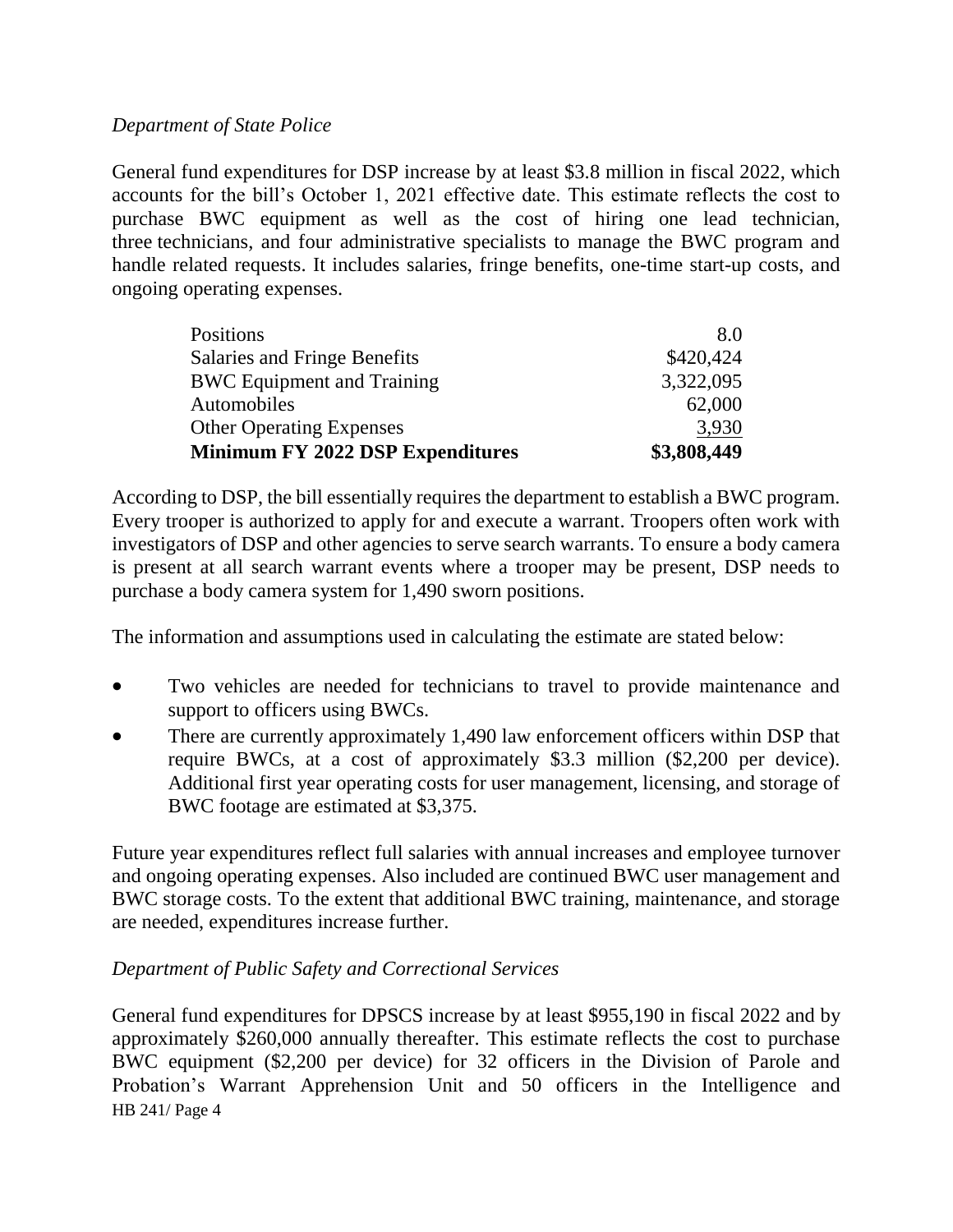Investigation Division. The estimate also reflects the purchase of 10 centralized charging stations at a cost of \$1,495 each. Additional first year operating costs for user management and storage of BWC footage are estimated at \$759,840. Future year expenditures reflect ongoing data storage and user management fees. DPSCS expenditures may increase further should additional BWC training, maintenance, and storage be needed.

Local Expenditures: Local expenditures increase for local law enforcement agencies to comply with warrant procedures under the bill. These costs vary based on existing resources and the level and nature of warrant activity in the jurisdiction. For example, the City of Annapolis advises that the bill's alteration of warrant procedures increases overtime and equipment costs; the city estimates associated costs at approximately \$53,300 in fiscal 2022 and \$13,000 to \$15,000 annually thereafter. As with State agencies, the bill's provisions also have an operational impact on investigations and other related duties conducted by local law enforcement agencies.

Although several local jurisdictions currently operate BWC programs, to the extent local jurisdictions must purchase BWCs as a result of the bill, local expenditures increase, perhaps significantly in some jurisdictions. Caroline County advises that the bill is not expected to have a substantive fiscal impact, since the county has planned and budgeted for the use of BWCs by its law enforcement officers prior to the bill's effective date. In response to other legislation that requires the use of BWCs, Baltimore City and Howard, Montgomery, Prince George's, and Wicomico counties advised that BWC programs are currently operational and budgeted within their respective jurisdictions. However, other jurisdictions, including Harford and Talbot counties, indicated the potential for increased costs.

## **Additional Information**

**Prior Introductions:** None.

**Designated Cross File:** None.

**Information Source(s):** Baltimore City; Caroline, Montgomery, and Prince George's counties; City of Annapolis; Judiciary (Administrative Office of the Courts); Department of Public Safety and Correctional Services; Department of State Police; Department of Legislative Services

**Fiscal Note History:** First Reader - February 11, 2021 rh/jkb